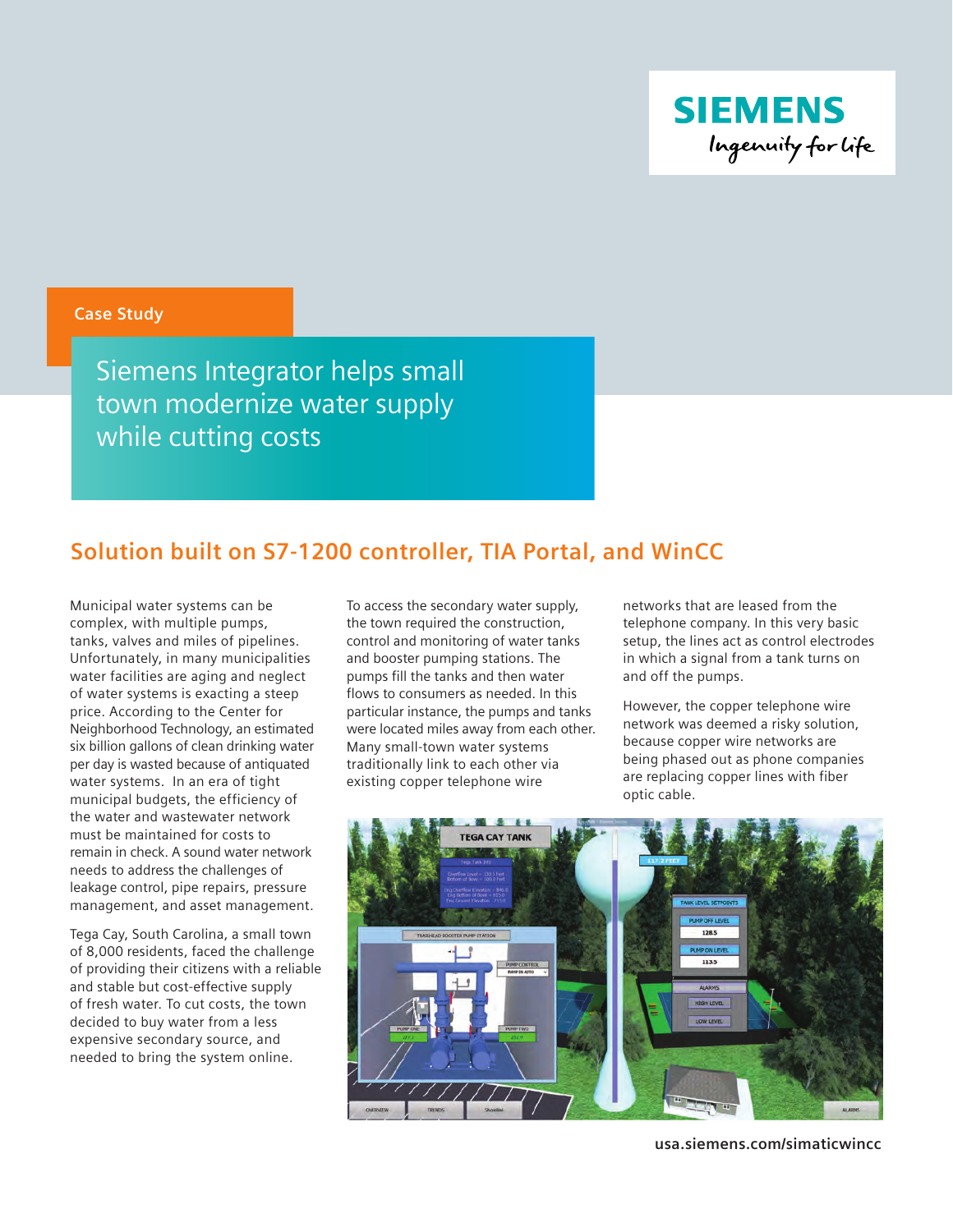

Tega Cay town officials decided to turn to a specialist in municipal water and wastewater control systems, Kinard Control Systems of Newberry, South Carolina. Brian Kinard, President, explains the water system challenge. "When phone companies make the decision to pull out their copper wires, they give you about two weeks-notice before they replace a line." Such a situation leaves residents without access to water and is out of the town officials' control.

After evaluating the Tega Cay's water distribution requirements, Kinard proposed a solution based on the Siemens S7-1200. This powerful controller is compact and therefore well suited to the application. A second part of the solution was TIA Portal, a unified engineering framework that is user friendly and saves time and money. The final element was Siemens WinCC supervisory control and data acquisition (SCADA) system. The entire system used computers, networked data communications and graphical user interfaces to perform high-level process supervisory management, which would give the city of Tega Cay more control and monitoring capabilities.

## **User friendly and efficient programming environment**

Since the main components of the water system were located miles away from each other, a decision needed to be made on how to best connect the system. Based on the local terrain and location of cell towers, Kinard proposed a radio telemetry communications system to help in the monitoring and control. Radio telemetry is a real-time technique that uses radio waves for transmitting information from a distant instrument to a device that indicates or records measurements.

In the case of Tega Cay, the radio telemetry system links together the SCADA components to enable remote monitoring and control. Kinard configured a solution consisting of pumps, sensors, and programmable logic controllers (PLCs) connected through a standardized panel developed by Kinard engineers. The equipment was installed at four remote locations. The system was designed to monitor and manage two new booster pumps that fed some existing above ground water tanks.

Each site transmits data to each of the other sites and also to the master Human Machine Interface (HMI), which is based on the Siemens WinCC SCADA system. Variable tank setpoints enable precise control over system operations.

When the town decided to add an HMI component to their system, some reprogramming had to take place. Fortunately, existing Siemens libraries and modules developed for other solutions already existed, and using a Siemens Totally Integrated Automation (TIA) Portal tool, Kinard was able to quickly implement the changes.

"I started at 9 o'clock in the morning, and by 12 o'clock I had the entire system reprogrammed because I was able to use those libraries," said Kinard. "I was able to drag and drop from other systems we had programmed. If we had to start the process from scratch without the libraries, the very same work would have taken a week," Kinard said.

### **Faster implementation means lower costs**

According to Kinard, Siemens products helped to improve the project development and deployment speed in other ways. It was possible, for instance, to have the Siemens S7-1200 Programmable Logic Controller (PLC) host a web page, which enabled access through any browser on any device. As a result, troubleshooting could be performed remotely.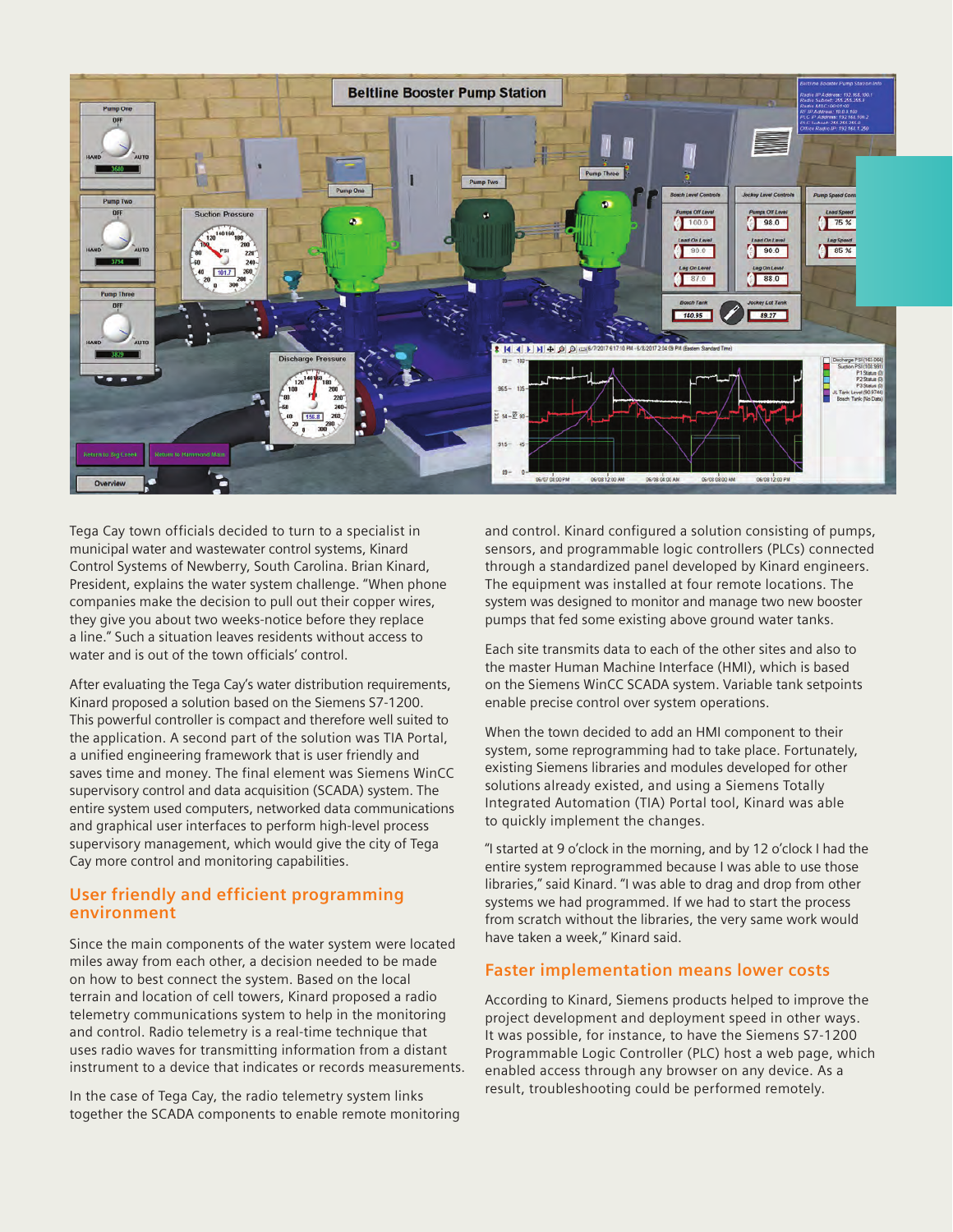**The S7-1200 Programmable Logic Controller (PLC) can host a web page, which enabled access through any browser on any device.**

Kinard experienced this remote capability with Tega Cay when they indicated they wanted to log into the system without using cumbersome methods that only allowed one person to log into the system at a time, or required a difficult login for access. So Kinard logged into the Siemens system at Tega Cay and enabled the WebUX client. Within an hour of their conversation Kinard sent Tega Cay the link, user name, and password to log in using WebUX. Kinard said, "Siemens made remote troubleshooting and access so easy for us and our clients."

In addition, most PLCs require connection to a serial cable and assigning an IP address to the controller. This allows for communication to and from the PLC (but without integrating to the Internet). Under such a scenario, developers must assign an IP address and release it, doing so repeatedly during development. Adding a secondary site requires additional PLCs, further complicating the process.

The Siemens TIA portal triggers a search for the PLC and automatically adds the appropriate IP addresses through a secondary Domain Name Server (DNS). This DNS allows developers to communicate to the PLC while retaining the ability to seamlessly communicate with the wider Internet, enabling access to all the resources needed when creating and rolling out a solution. As other sites are added, the software inserts them into this secondary DNS. All of this occurs automatically in the background without having to involve time from the engineer.

"I don't have to change my IP address back and forth in order to accomplish tasks," Kinard said. "The Siemens software designers have clearly incorporated the Siemens extensive field experience to help greatly simplify the IPS address issuance task."

# **Expertise + quality technology = peace of mind**

The expertise of the Kinard engineers in the domain of instrumentation and sensors also helps its customers. For instance, having sensors in the right place can help diagnose problems, such as when a sticky valve causes a pressure spike that makes pipes leak. By placing the instrumentation in the right location, problems can be discovered and fixed.